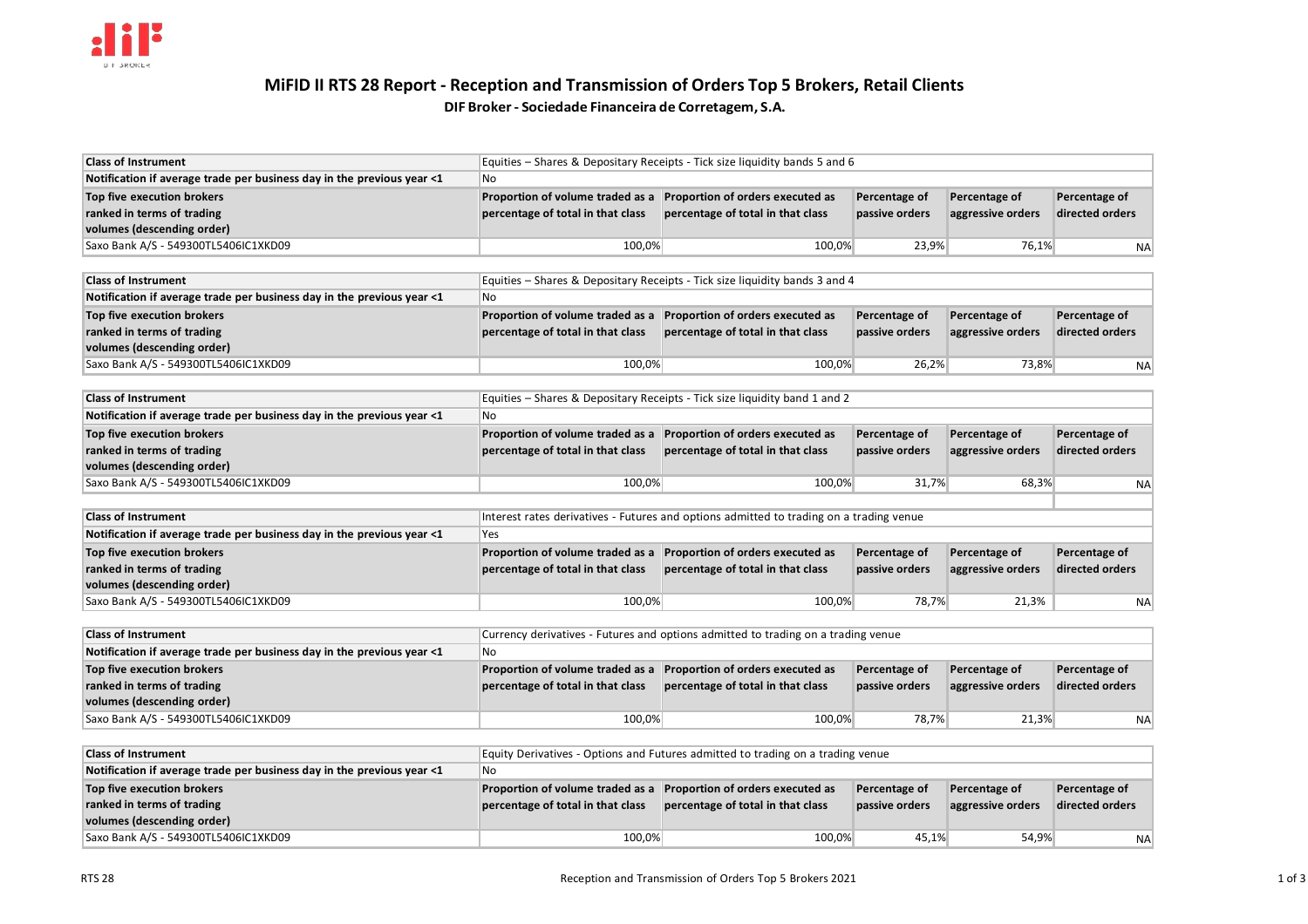| <b>Class of Instrument</b>                                             | Securitized Derivatives - Warrants and Certificate Derivatives |                                   |                |                   |                 |
|------------------------------------------------------------------------|----------------------------------------------------------------|-----------------------------------|----------------|-------------------|-----------------|
| Notification if average trade per business day in the previous year <1 | ∥No                                                            |                                   |                |                   |                 |
| Top five execution brokers                                             | Proportion of volume traded as a                               | Proportion of orders executed as  | Percentage of  | Percentage of     | Percentage of   |
| ranked in terms of trading                                             | percentage of total in that class                              | percentage of total in that class | passive orders | aggressive orders | directed orders |
| volumes (descending order)                                             |                                                                |                                   |                |                   |                 |
| Saxo Bank A/S - 549300TL5406IC1XKD09                                   | 100,0%                                                         | 100,0%                            | 0.0%           | 100,0%            | <b>NA</b>       |

|                                                                        | Commodities derivatives and emission allowances Derivatives - Options and Futures admitted to trading on a trading venue |                                   |                |                   |                 |
|------------------------------------------------------------------------|--------------------------------------------------------------------------------------------------------------------------|-----------------------------------|----------------|-------------------|-----------------|
| <b>Class of Instrument</b>                                             |                                                                                                                          |                                   |                |                   |                 |
| Notification if average trade per business day in the previous year <1 | No                                                                                                                       |                                   |                |                   |                 |
| Top five execution brokers                                             | Proportion of volume traded as a                                                                                         | Proportion of orders executed as  | Percentage of  | Percentage of     | Percentage of   |
| ranked in terms of trading                                             | percentage of total in that class                                                                                        | percentage of total in that class | passive orders | aggressive orders | directed orders |
| volumes (descending order)                                             |                                                                                                                          |                                   |                |                   |                 |
| Saxo Bank A/S - 549300TL5406IC1XKD09                                   | 100,0%                                                                                                                   | 100.0%                            | 50,9%          | 49,1%             | <b>NA</b>       |

| <b>Class of Instrument</b>                                             | Contracts for difference          |                                   |                |                   |                 |
|------------------------------------------------------------------------|-----------------------------------|-----------------------------------|----------------|-------------------|-----------------|
| Notification if average trade per business day in the previous year <1 | No                                |                                   |                |                   |                 |
| Top five execution brokers                                             | Proportion of volume traded as a  | Proportion of orders executed as  | Percentage of  | Percentage of     | Percentage of   |
| ranked in terms of trading                                             | percentage of total in that class | percentage of total in that class | passive orders | aggressive orders | directed orders |
| volumes (descending order)                                             |                                   |                                   |                |                   |                 |
| Saxo Bank A/S - 549300TL5406IC1XKD09                                   | 100,0%                            | 100.0%                            | 16,8%          | 83,2%             | <b>NA</b>       |

| <b>Class of Instrument</b>                                             | Exchange traded products (Exchange traded funds, exchange traded notes and exchange traded commodities) |                                   |                |                   |                 |
|------------------------------------------------------------------------|---------------------------------------------------------------------------------------------------------|-----------------------------------|----------------|-------------------|-----------------|
| Notification if average trade per business day in the previous year <1 | $\mathsf{No}$                                                                                           |                                   |                |                   |                 |
| Top five execution brokers                                             | Proportion of volume traded as a                                                                        | Proportion of orders executed as  | Percentage of  | Percentage of     | Percentage of   |
| ranked in terms of trading                                             | percentage of total in that class                                                                       | percentage of total in that class | passive orders | aggressive orders | directed orders |
| volumes (descending order)                                             |                                                                                                         |                                   |                |                   |                 |
| Saxo Bank A/S - 549300TL5406IC1XKD09                                   | 100,0%                                                                                                  | 100,0%                            | 31.6%          | 68.4%             | <b>NA</b>       |

| <b>Class of Instrument</b>                                             | Other                             |                                   |                |                   |                 |
|------------------------------------------------------------------------|-----------------------------------|-----------------------------------|----------------|-------------------|-----------------|
| Notification if average trade per business day in the previous year <1 | $\overline{\mathsf{No}}$          |                                   |                |                   |                 |
| Top five execution brokers                                             | Proportion of volume traded as a  | Proportion of orders executed as  | Percentage of  | Percentage of     | Percentage of   |
| ranked in terms of trading                                             | percentage of total in that class | percentage of total in that class | passive orders | aggressive orders | directed orders |
| volumes (descending order)                                             |                                   |                                   |                |                   |                 |
| Saxo Bank A/S - 549300TL5406IC1XKD09                                   | 100,0%                            | 100,0%                            | 33,3%          | 66,7%             | <b>NA</b>       |